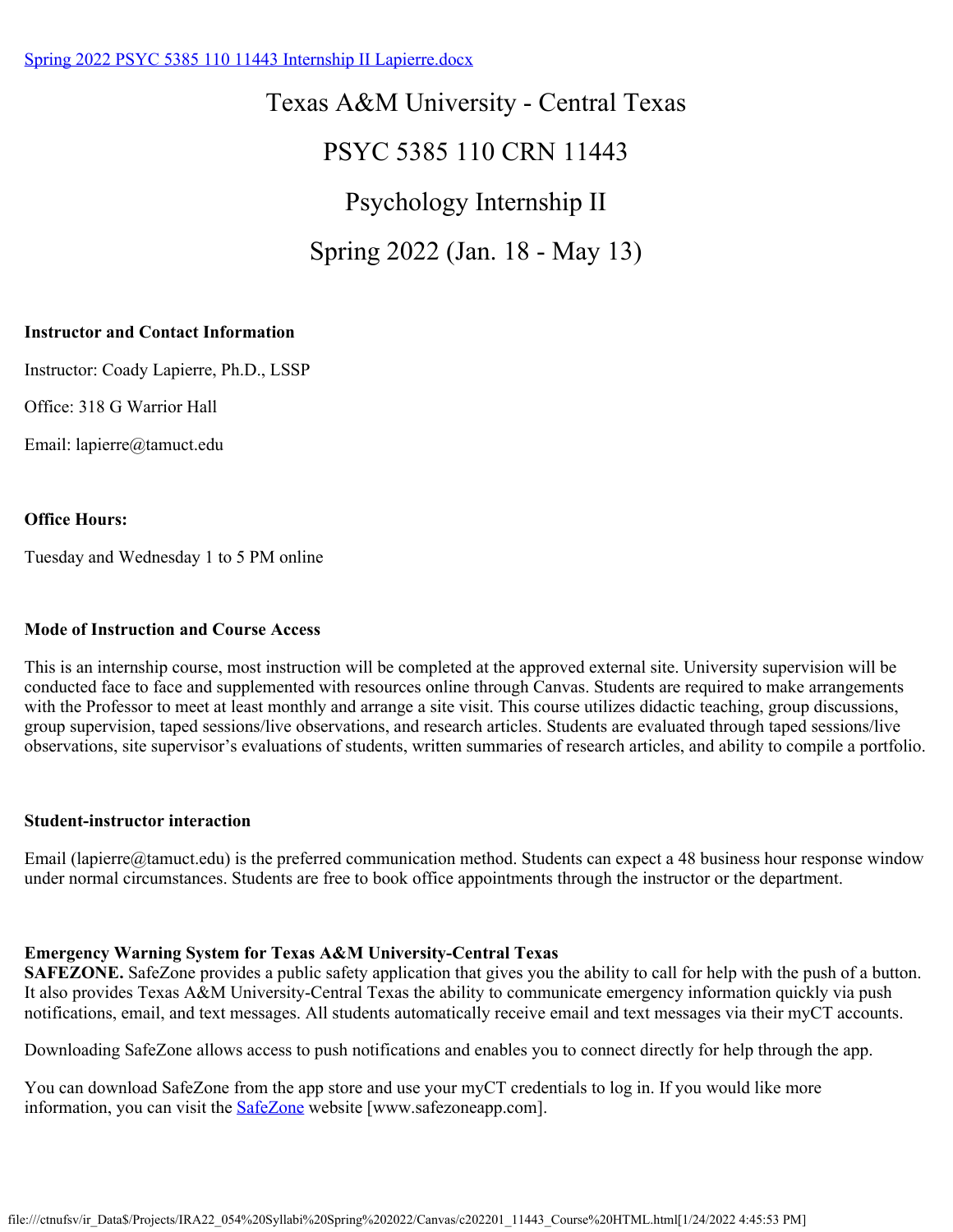To register SafeZone on your phone, please follow these 3 easy steps*:*

- 1. Download the SafeZone App from your phone store using the link below:
	- [iPhone/iPad](https://apps.apple.com/app/safezone/id533054756): [https://apps.apple.com/app/safezone/id533054756]
	- [Android Phone / Tablet](https://play.google.com/store/apps/details?id=com.criticalarc.safezoneapp) [https://play.google.com/store/apps/details?id=com.criticalarc.safezoneapp]
- 2. Launch the app and enter your myCT email address (e.g.  $\{\text{name}\}\langle\omega\rangle$  tamuct.edu)
- 3. Complete your profile and accept the terms of service

### COURSE INFORMATION

#### **Course Overview and description**

Explore supervised professional activities in psychology. Major emphasis is placed on the student's involvement in successful practices in the area of interest. Students must have met all academic and professional standards of practice before placement. Lab experiences are included. Prerequisite(s): Completion of all course work required by the degree and application for internship. Field experience fee - \$75.

The purpose of this course is to help students transition from supervised to independent practice. Major emphasis is placed on the student's involvement in successful practices in educational and/or mental health settings focused on school aged children. Students have met all academic and professional standards of practice before placement. Students are required to complete a minimum of 600 clock hours per semester. Two hours of weekly supervision is provided by the on-site supervisor, at least half of which much be face to face or synchronous audio visual communication.

#### **Student Learning Outcomes**

The National Association of School Psychology standards can be downloaded at: https://www.nasponline.org/assets/Documents/Standards%20and%20Certification/Standards/1\_Graduate\_Preparation.pdf

This course addresses all NASP practice domains which are evaluated in the portfolio.

### **Required Reading and Textbook(s)**

National Association for School Psychology (2020). NASP Professional Standards. Can be downloaded at <https://www.nasponline.org/x55315.xml>

Textbook (Recommended):

Harrison, P. & Thomas, A. (2014). Best Practices in School Psychology

Bethesda, MD: NASP. ISBN 978 0 932955-52-4

### **Course Grades**

### COURSE REQUIREMENTS

Course Requirements: Internship requirements

Students must complete supervised internship experiences that total a minimum of 600 clock hours over a minimum 10 week academic term. Each student's internship includes all of the following: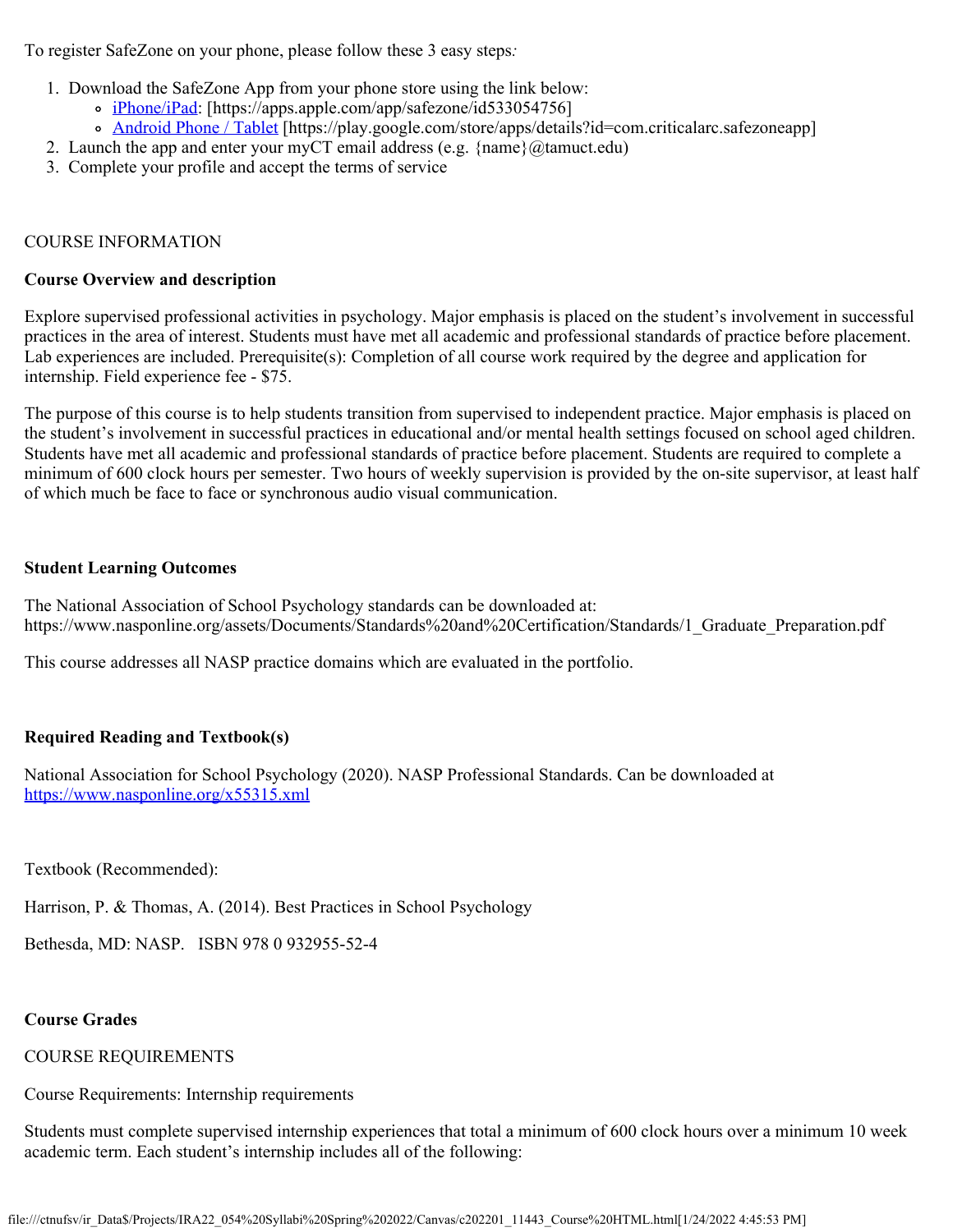- 1. A combination of direct and indirect service with actual students that contributes to the development of counseling, assessment and/or consultation skills.
- 2. Weekly interaction that averages 2 hours per week of individual and/or triadic supervision throughout the internship by a program faculty member, a student supervisor, or a site supervisor who is working in consultation with a program faculty member in accordance with the supervision contract.
- 3. An average 2 hours per month of group supervision that is provided on a regular schedule throughout the internship by a program faculty member.
- 4. The development of program-appropriate audio/video recordings for use in supervision or live supervision of the student's work in the schools.
- 5. Evaluation of the student's performance throughout the internship, including documentation of a formal evaluation after the student completes the internship.

Evaluation of the student's performance will be based on the student's ability to demonstrate:

- 1. Ability to approach teachers, parents, and youth in a manner that encourages the formation of a trusting and cooperative relationship and which allows others to feel comfortable with the internship student throughout the consultation and intervention process.
- 2. A habit of promptness and predictability in all aspects of the field placement. This includes keeping regular hours at the internship site, being prepared, and meeting timelines.
- 3. Understanding of cultural, ethnic, and/or linguistic diversity and cultural-sensitivity in working with diverse teachers, students, and families.
- 4. Knowledge of the provisions of the Individuals with Disabilities Education Act (IDEA

2004) and the Texas Administrative Code (TAC) relevant to early intervention, 14 scientifically-based research practices, and response to intervention.

- 5. Skills in effectively collaborating with teachers, parents, and others to address the academic needs of students in school and home settings.
- 6. Skills in using consultation models during collaboration with diverse groups of teachers and parents in K-12 settings. Knowledge of a variety of consultation models and the consultation and collaboration process at the group and system levels.
- 7. Skills in using data gathered through observation, interview, and direct assessment (e.g.

curriculum-based assessment) to design, implement, and monitor interventions. At all phases of the consultation and intervention process, students will use data-based decision making to assess the positive impact of interventions on children in K-12 schools.

- 8. Knowledge of the characteristics of effective, evidence-based instruction at the universal, targeted, and individual levels.
- 9. Knowledge of evidence-based prevention models that promote cognitive academic development at the individual, group, and schoolwide levels.
- 10. Skills in using computer-based tools for compiling and analyzing data to design and evaluate the positive impact of academic and behavioral interventions for students in K-12 schools.

## **I. Supervision**

**Students will schedule a minimum of 2 hours/month of group supervision provided by the University supervisor. Interns must receive no less than two hours of supervision per week by their site supervisor, with no more than half being group supervision.**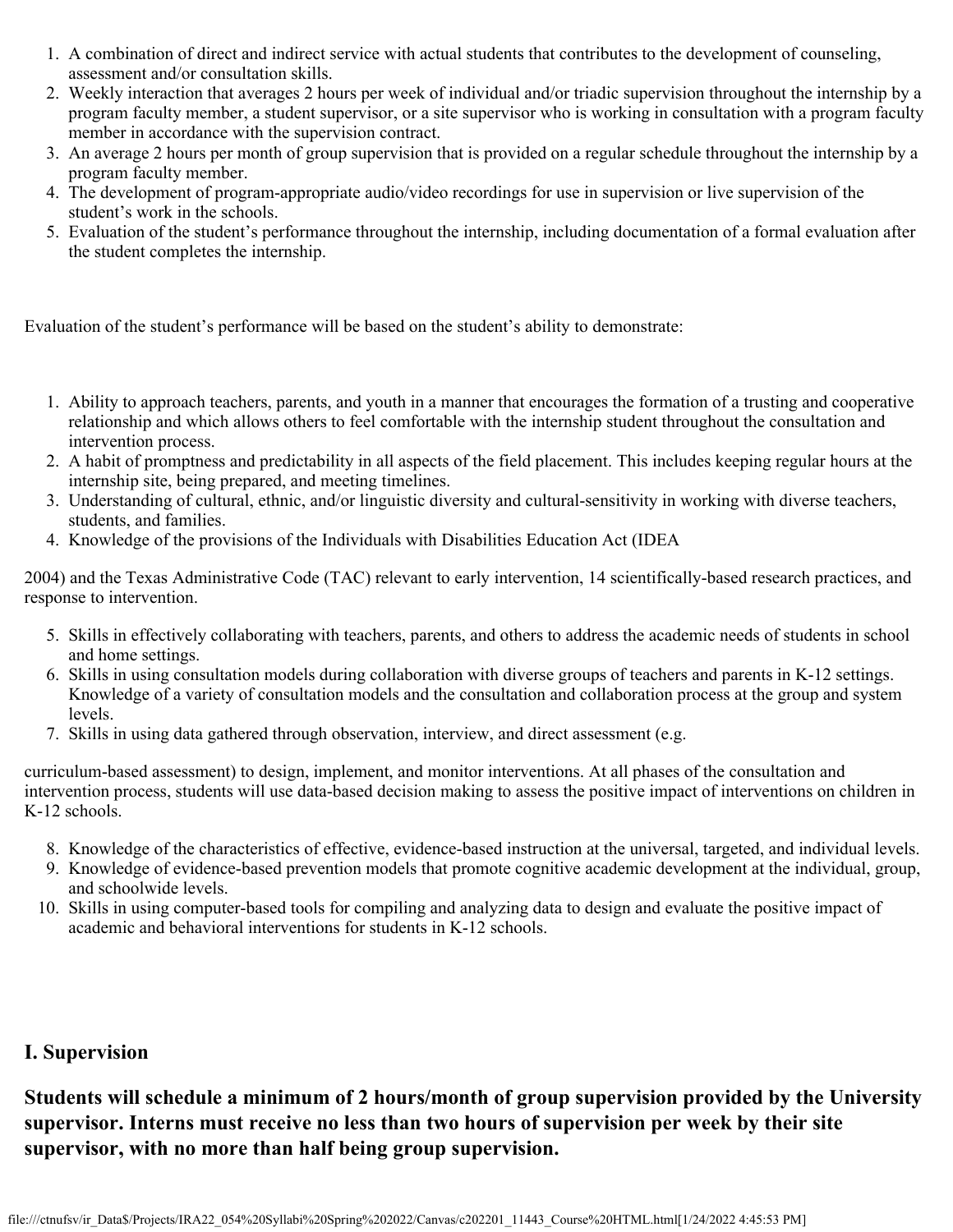# **II. Ethical and Professional Conduct**

**Internship students must behave in accordance with the NASP Professional Standards and other standards of accepted professional conduct, including appropriate attire and professional practice. Special attention is called to standards of confidentiality.**

## **III. Insurance**

**All students must provide proof of professional liability insurance coverage before they will be permitted to see clients. Students are free to obtain this insurance through any insurance company recommended by a counseling association. Professional liability insurance is available through the National Association of School Psychologists. Texas A&M University - Central Texas currently provides insurance for all students.**

# **IV. Counseling Tapes or Live Supervision**

**The recording of sessions in the field setting is completed in accordance with the regulations of the internship field site and the Field Site Supervisor. The intern should record (video or audio tape) as many client sessions as possible. The recordings should be used for self-evaluation, peer group presentations, and instructor evaluation of the intern's direct service skills. Students will turn in a minimum of 1 tape for evaluation as assigned by the professor. Permission forms must be signed by the client for taping. Each submission must include (A) Tape (audio or video, must be loud enough to hear easily), (B) signed permission form (two forms, one for your professor and one for you), (C) Tape Critique Form (#6 in Portfolio). In cases where Live supervision is provided, a written summary of activities and feedback should be generated for the portfolio.**

## **V. Article Reviews**

**Students will complete 2 article reviews which will be placed in the portfolios by the due date listed. (#7 in Portfolio)**

## **VI. Resume / Curriculum Vita**

**Students will submit and share copies of their resume/vita and develop improvements for resubmission.**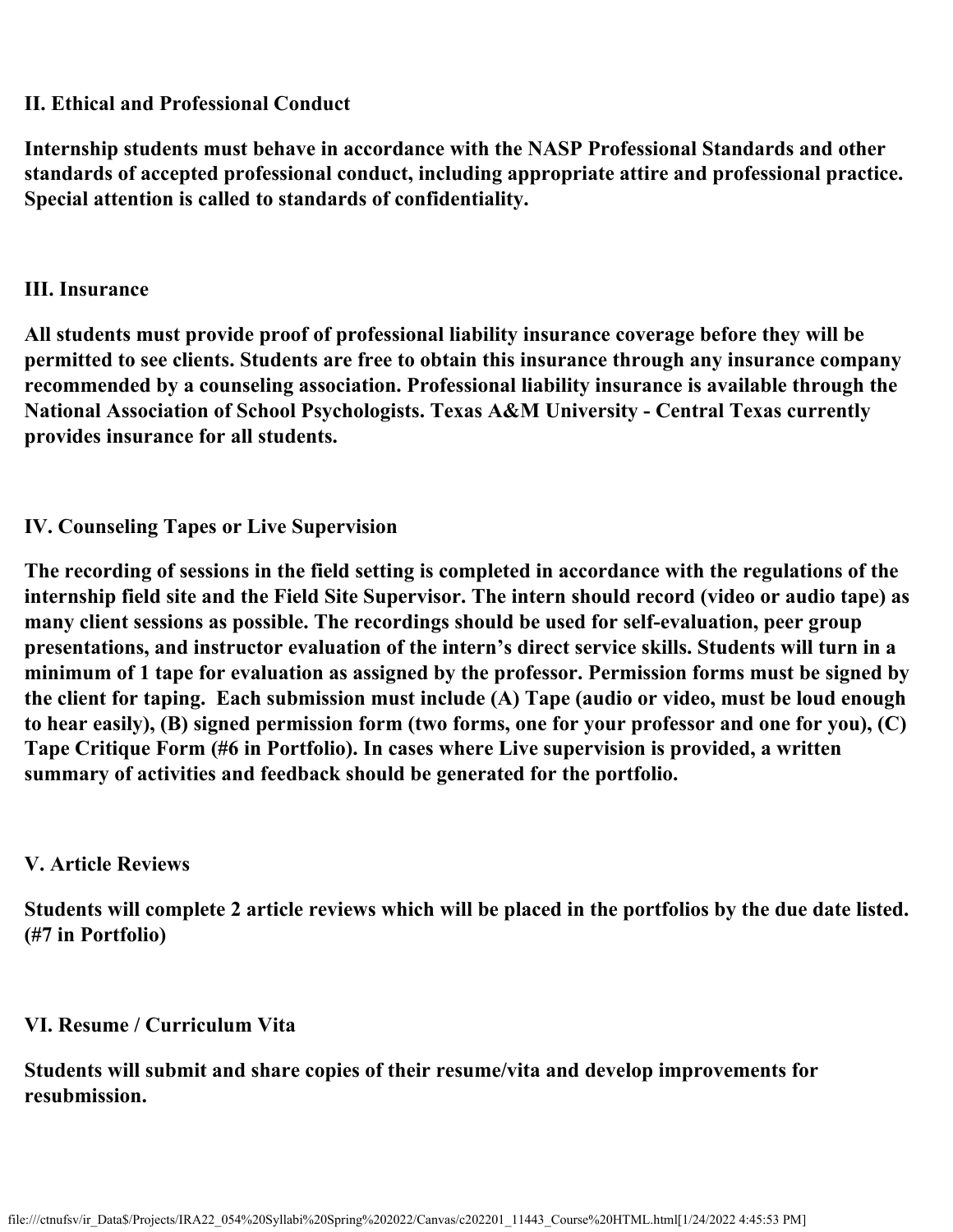# **VII. Weekly Journal**

**The purpose of the journal is for students to write a weekly report of their internship activities. In these weekly reports students will (a) highlight the major activities and accomplishments of the week, (b) provide a self-appraisal of their progress, and (c) identify what self-care strategies they have employed. Each journal entry should be about 1/2 to one page in length. Each journal entry is due at or near the end of the month. (#4 in Portfolio)**

# **VIII. Hour Log**

**The purpose of the log is to provide a record of all time spent in internship activities. The log serves as evidence that the student has met the content and time requirements of the internship. The log is to be signed by the Field Site Supervisor, the University Professor, and student. Logs will be submitted for review at midterm. (#15 in Portfolio)**

# **IX. Technique Presentation**

**Each student will make a brief in-class presentation on a therapy technique of their own choosing. After the presentation, the audience should be familiar with the basics of how to implement the technique, understand the degree to which the technique is empirically supported, be able to identify which problems/population the technique is most appropriate for, and know where to search for more information on the technique. In addition to an oral presentation (with or without visual aids), each student will also need to prepare and distribute a handout with essential information on the technique.**

# **X. Evaluations**

**At the end of the semester each student will provide evaluations of their supervisors and of their external sites.**

# **XI. Portfolio**

**As part of the evaluation for the semester, students will assemble a portfolio documenting their learning from their involvement in the following activities. Minimally the portfolio should include the following components**

# **1. Course syllabus**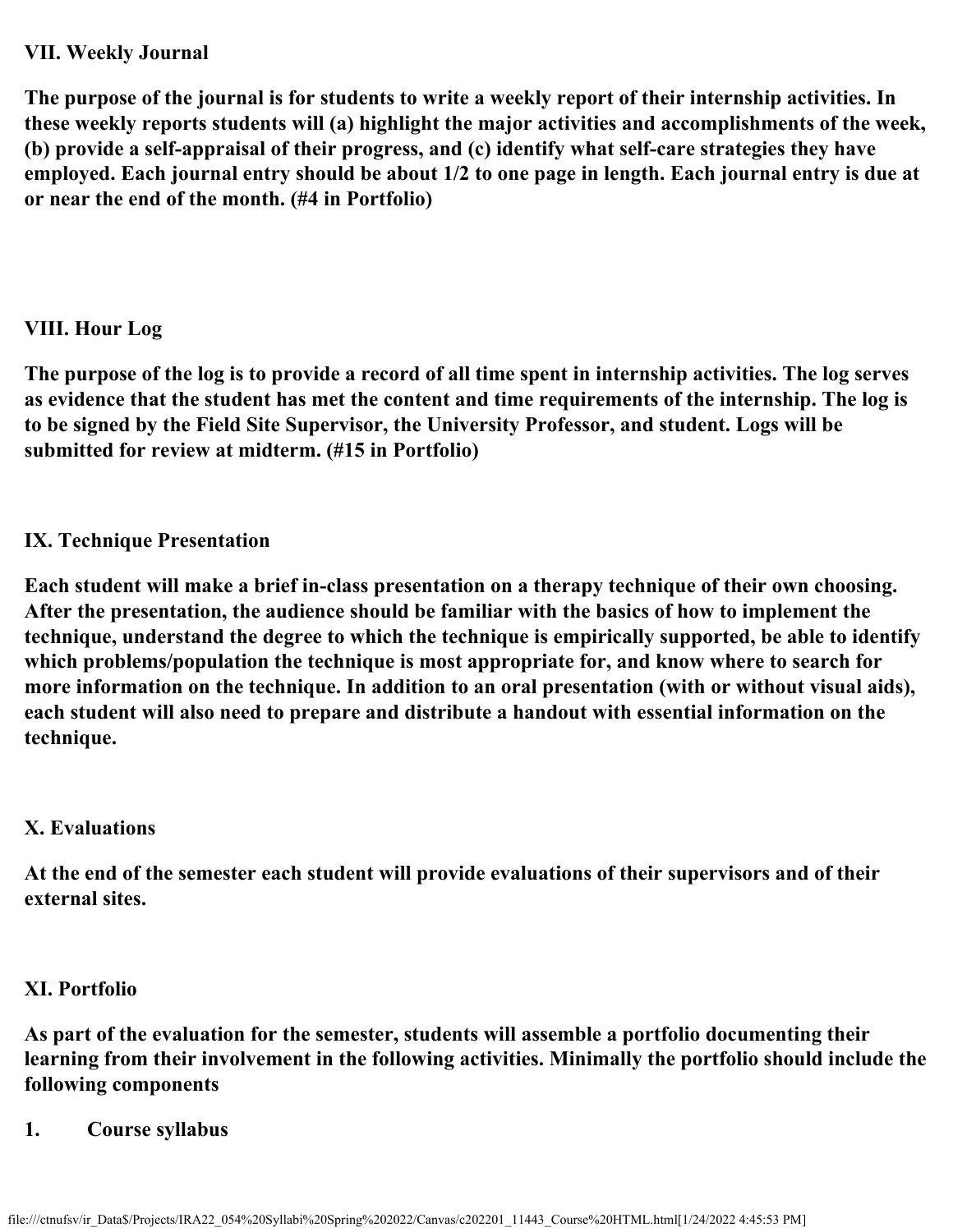**2. NASP Code of Ethics & at least one other Code.**

**3. Proof of your liability insurance.**

- **4. Journal Weekly Journal.**
- **5. Counselor/Client Agreement (Consent forms).**
- **6. Assessment or treatment plan for an individual or group counseling session.**
- **7. Two articles relating to the treatment of issues related to current client.**

**8. Outline and description of group counseling for a special population or for a special type of problem.**

**9. Summary of assessments used at your setting.**

**10. Description of counseling services (brochures, forms, handouts, descriptions of counseling activities, etc.).**

**11. Listing of referral resources and other community agencies where there is collaboration with counselors in your setting.**

- **12. Description of any presentation or workshop that you planned or attended.**
- **13. Brochures from professional meetings you attended.**
- **14. Resume**

**15. Log of your hours signed by your site supervisor. Log must indicate total hours, Direct and Indirect Hours.**

- **16. Copies of any evaluations you received.**
- **17. Agency administrative structure—decision making processes.**
- **18. Personnel policies related to evaluation.**
- **19. Class Handouts.**

**The portfolio will be yours to keep. You should bring the portfolio to the mid-term and final evaluation meeting with your University Professor. Some components of this portfolio may have been generated during Internship and/or will be generated during students' second semester of Internship. At the final evaluation meeting you should bring completed assessments of your internship supervisor(s) and internship site. The University Professor will provide you with these forms.**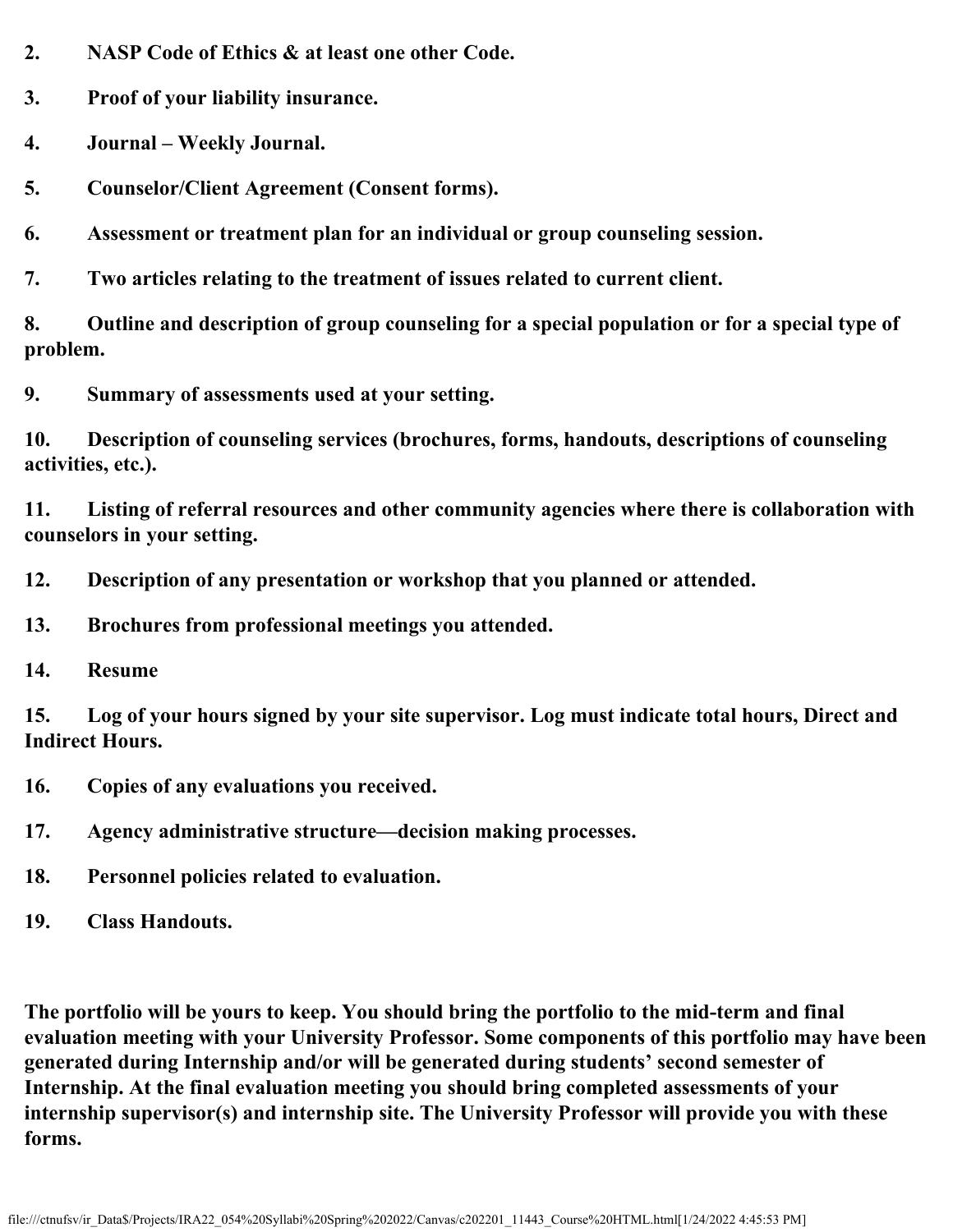## **Grading Criteria**

### **Grading**

| <b>Course Grades:</b>             | <b>Points</b> | <b>Final Grade:</b> |   |
|-----------------------------------|---------------|---------------------|---|
| <b>Portfolio</b>                  | 90 pts.       | 90-100 pts.         | A |
| <b>Site Supervisor Evaluation</b> | 10 pts.       | 80-89 pts.          | B |
|                                   |               | 70-79 pts.          | C |
|                                   |               | 60-69 pts.          | D |
|                                   | $\leq 60$     | F                   |   |

Students will be evaluated on the basis of the following:

- 1. 15%—Appropriate level of primary skills and competencies as demonstrated in the presentation of taped or observed counseling sessions, report of site supervisor, and other direct evidence of counseling.
- 2. 15%—Appropriate level of professional disposition as demonstrated in the supervision sessions, report of site supervisor, and other direct evidence of disposition.
- 3. 15% Appropriate level of professional behaviors in support of delivering services as demonstrated in the supervision sessions, report of site supervisor, information in the portfolio, and other direct evidence of professional behaviors.
- 4. 55%—Completeness and quality of portfolio.

Success in the program consists of more than grades. Work habits and attitudes play a major role in the success of any student. Any of the following actions are considered just cause for immediate dismissal from the program:

- 1. Dishonesty (cheating, plagiarism, etc.)
- 2. Unauthorized disclosure of confidential information
- 3. Negligence or misconduct
- 4. Mistreatment of clients, fellow students, research participants, or faculty
- 5. Abusing a client, fellow student, faculty member, or staff member
- 6. Violations of the rules, regulations, and principles in the NASP Code of Ethics or Texas A&M University Central Texas Code of Student Conduct.
- 7. Receipt of a Failing grade in Practicum or Internship.
- 8. Willful submission of false information or alteration of any official records, counseling reports, papers, or examinations.
- 9. Willful conduct that may cause injury to self or others.
- 10. Sexual harassment and/or violence in the workplace as defined by Texas A&M University Central Texas University.

## **Posting of Grades**

### **All class grades will be posted in Canvas, normally within 2 weeks of submission.**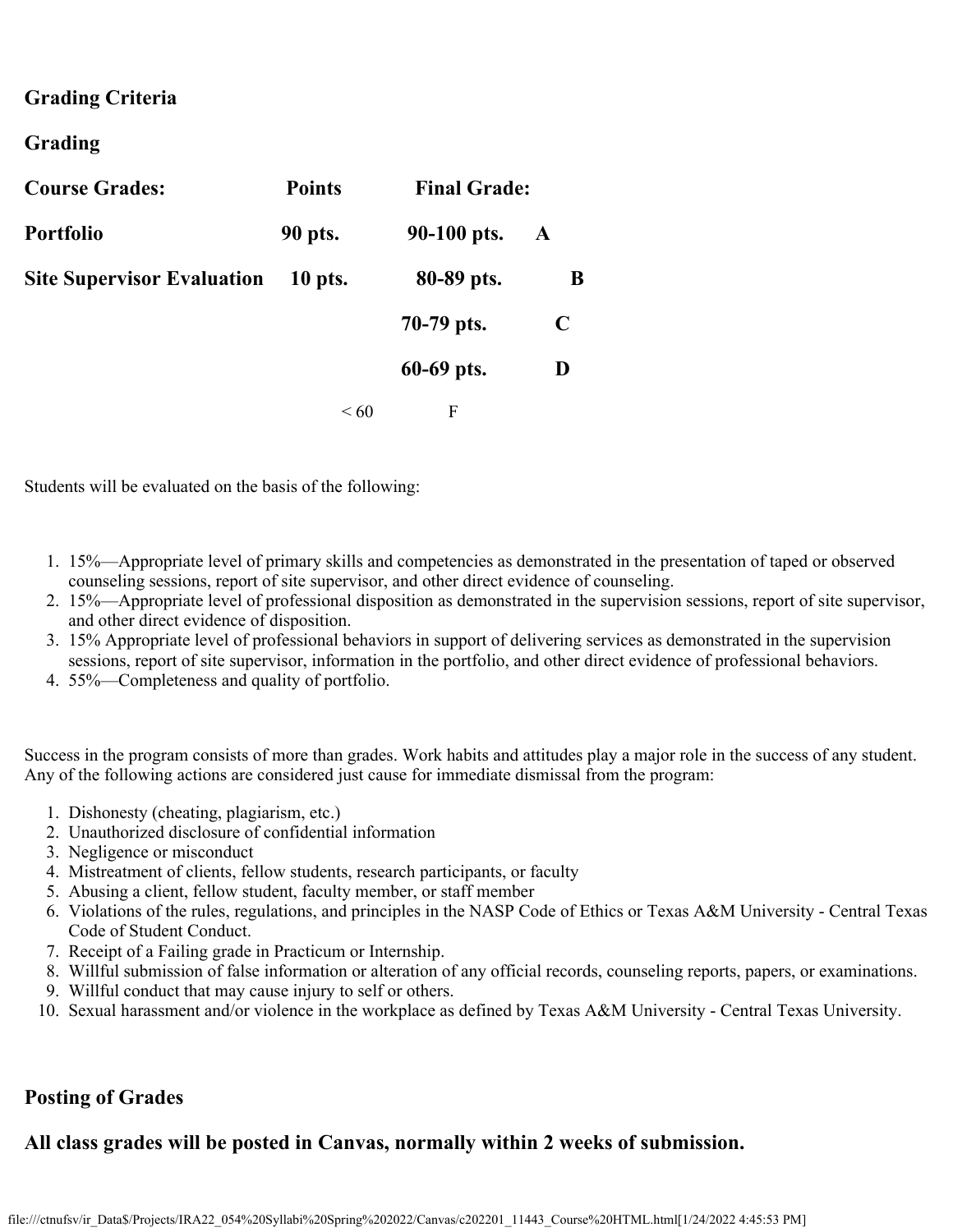# **COURSE OUTLINE AND CALENDAR**

Complete Course Calendar

| Week           | Topic/Activity<br>Overview of Class;                                       | Assignments<br>Due: Signed supervision contracts                                      |  |
|----------------|----------------------------------------------------------------------------|---------------------------------------------------------------------------------------|--|
| $\mathbf{1}$   | Supervision Contracts; Supervision<br>Liability Insurance;                 |                                                                                       |  |
|                | Hour Requirements;                                                         | Group discussion of external sites                                                    |  |
| $\overline{2}$ | Professional Counseling Associations;                                      |                                                                                       |  |
|                | Counselor/Client Agreements;                                               |                                                                                       |  |
|                | Supervision                                                                | Due in your Portfolio:                                                                |  |
|                | Ethics;                                                                    | 1-Course syllabus                                                                     |  |
| 3              | Counseling Tapes - Format;                                                 | 2-NASP Code of Ethics and one other code of ethics                                    |  |
|                | Supervision                                                                | 3-Liability insurance proof                                                           |  |
|                |                                                                            | 5-Counselor/Client agreement                                                          |  |
| 4              | Review of counseling theories;<br>Supervision<br>Assessment;               | Journal Entry #1-Wks 1-4 (Portfolio Item #4)                                          |  |
| 5<br>6         | Supervision<br>Case Conceptualization & Treatment Planning;<br>Supervision |                                                                                       |  |
|                |                                                                            | Due: Summary hour log for 1 <sup>st</sup> half of semester.<br>Due in your Portfolio: |  |
|                | Students share case conceptualizations;                                    | 6-Assessment or Treatment plan                                                        |  |
| 7              | Suicide/Crisis Intervention;                                               | 7-2 Article Reviews                                                                   |  |
|                | Supervision                                                                | 8-Description of group work                                                           |  |
|                |                                                                            | 9-Summary of assessments at site                                                      |  |
| 8              | Mid Term Evaluation<br>Diversity;                                          | 10-Description of counseling services                                                 |  |
| 9              | Multicultural Counseling Competencies;                                     | Journal Entry #2-Wks 5-8 (Portfolio Item #4)                                          |  |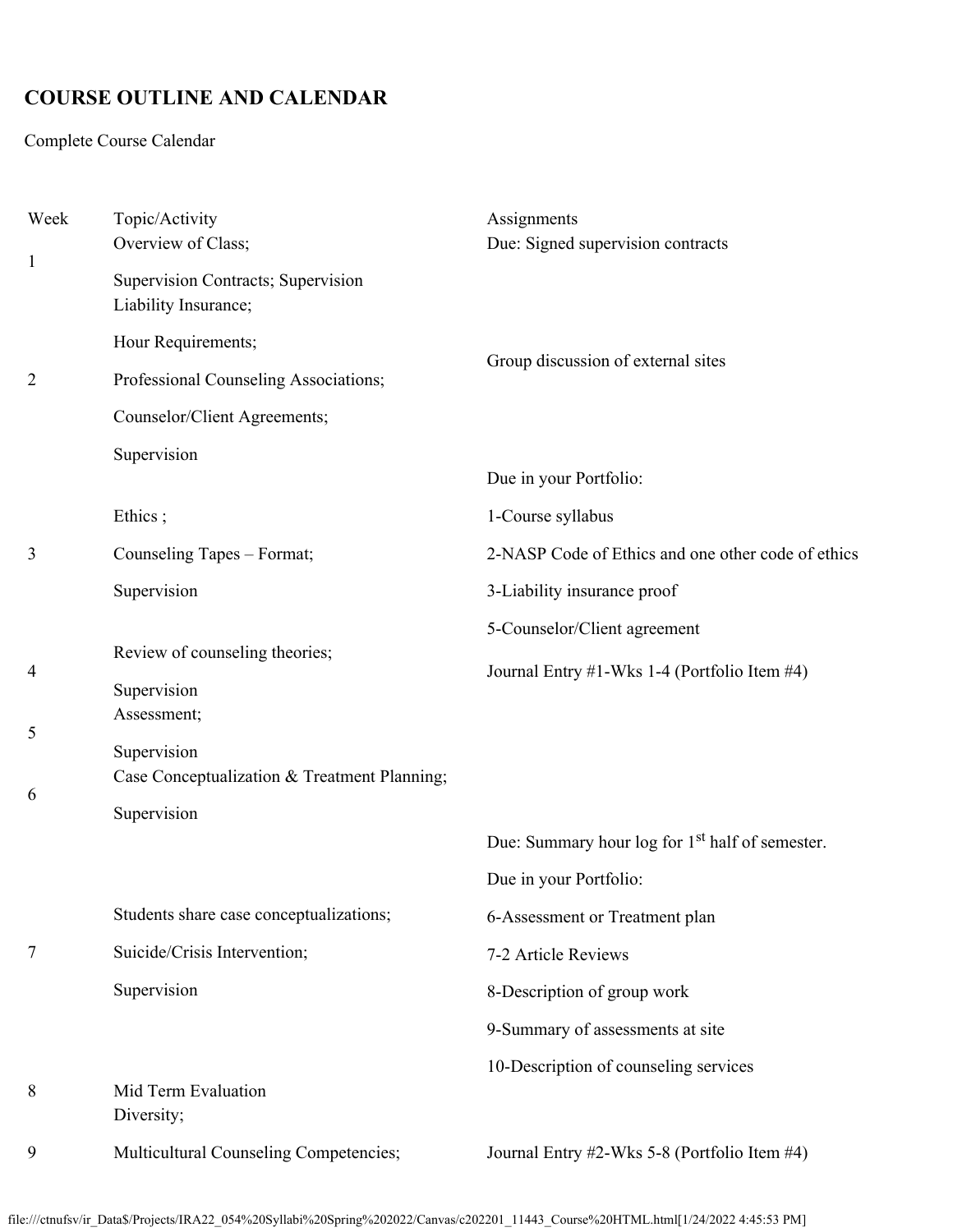|    | Supervision<br>Child Abuse;                                             |                                                         |  |  |
|----|-------------------------------------------------------------------------|---------------------------------------------------------|--|--|
| 10 | Adult (elder) Abuse;                                                    |                                                         |  |  |
|    | Supervision<br>Consultation;                                            |                                                         |  |  |
| 11 | Supervision<br>Results of Ongoing Program Evaluation and<br>Assessment; |                                                         |  |  |
| 12 | Licensure and Certification for Counselors;                             | Journal Entry #3-Wks 10-13 (Portfolio Item #4)          |  |  |
|    | Professional Associations;                                              |                                                         |  |  |
|    | Supervision                                                             | Due: Technique presentation                             |  |  |
|    |                                                                         | Due in your Portfolio:                                  |  |  |
| 13 | Technique presentations;                                                | 11-List of referral resources                           |  |  |
|    | Supervision                                                             | 12-Presentations/workshops                              |  |  |
|    |                                                                         | 13-Brochures from meetings                              |  |  |
| 14 | Technique presentations;                                                | 14-Resume<br>Due: Technique presentation;               |  |  |
|    | Supervision<br>Students share portfolios;                               | Due: Tape or Live Observation                           |  |  |
| 15 | Supervision                                                             | Journal Entry #4-Wks 14-17 (Portfolio Item #4)          |  |  |
|    |                                                                         | Due in your Portfolio: All                              |  |  |
| 16 | Evaluations                                                             | Due: Final Time Log signed by Student & Site Supervisor |  |  |
|    | Class Wrap Up                                                           | Due: Site Supervisor's Evaluation of Student            |  |  |
|    |                                                                         | Due: Student's Evaluation of Site Supervisor            |  |  |
|    |                                                                         | Due: Student's Evaluation of Internship Site            |  |  |
|    | Jan. 18 Spring Semester start                                           |                                                         |  |  |

Feb. 2 Deadline to Drop with no record

Mar. 14-18 Spring Break

Mar. 25 Deadline for Spring Graduation Application

April 8 Deadline to drop with a Q or W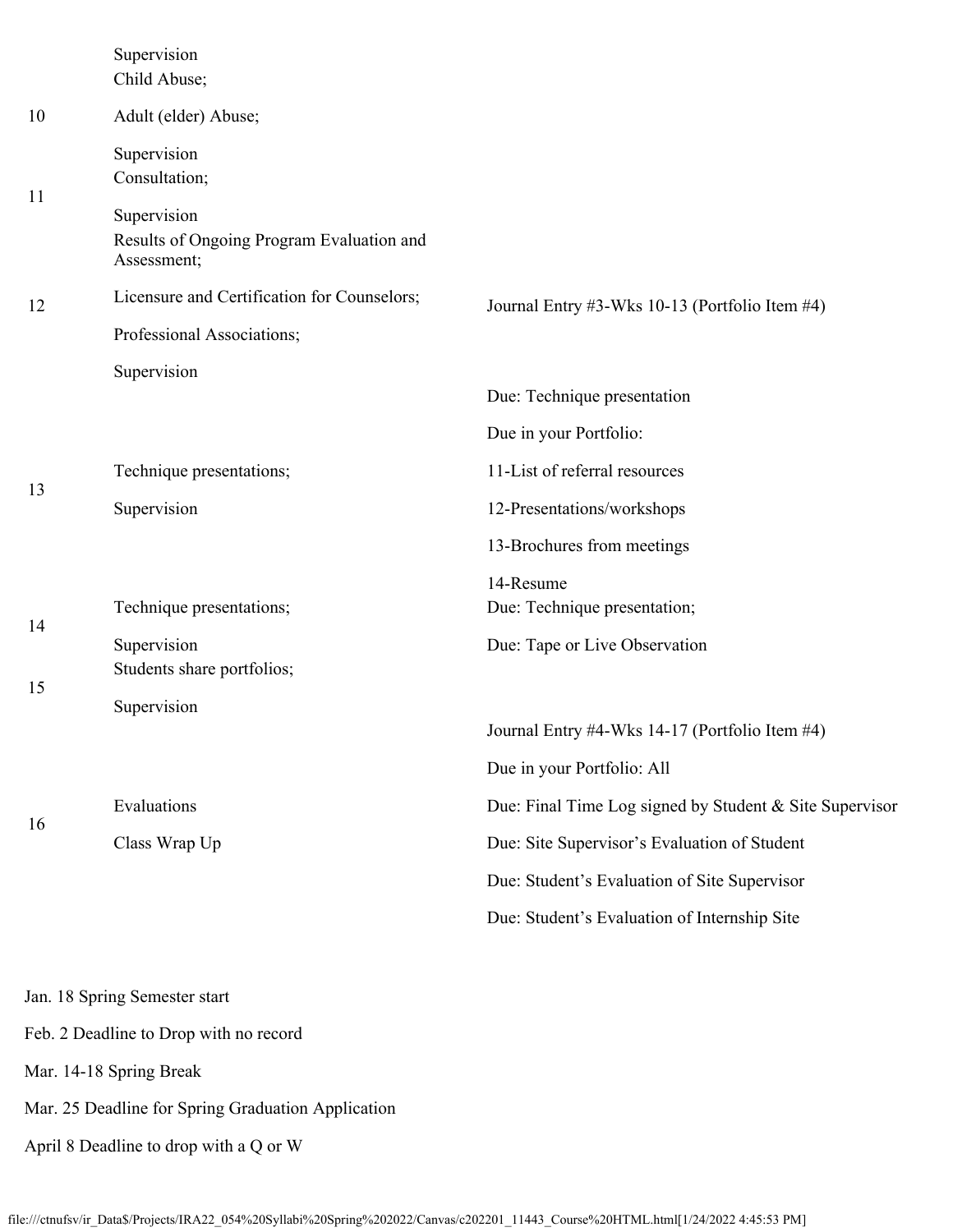### **Technology Requirements**

This course will use the A&M-Central Texas Instructure Canvas learning management system. **We strongly recommend the latest versions of Chrome or Firefox browsers. Canvas no longer supports any version of Internet Explorer.**

Logon to A&M-Central Texas Canvas [https://tamuct.instructure.com/] or access Canvas through the TAMUCT Online link in myCT [https://tamuct.onecampus.com/]. You will log in through our Microsoft portal.

Username: Your MyCT email address. Password: Your MyCT password

### **Canvas Support**

Use the Canvas Help link, located at the bottom of the left-hand menu, for issues with Canvas. You can select "Chat with Canvas Support," submit a support request through "Report a Problem," or call the Canvas support line: 1-844-757-0953.

For issues related to course content and requirements, contact your instructor.

### **Online Proctored Testing**

A&M-Central Texas uses Proctorio for online identity verification and proctored testing. This service is provided at no direct cost to students. If the course requires identity verification or proctored testing, the technology requirements are: Any computer meeting the minimum computing requirements, plus web camera, speaker, and microphone (or headset). Proctorio also requires the Chrome web browser with their custom plug in.

### **Other Technology Support**

For log-in problems, students should contact Help Desk Central, 24 hours a day, 7 days a week

Email: [helpdesk@tamu.edu](mailto:helpdesk@tamu.edu)

Phone: (254) 519-5466

[Web Chat](http://hdc.tamu.edu/): [http://hdc.tamu.edu]

*Please let the support technician know you are an A&M-Central Texas student.*

# **UNIVERSITY RESOURCES, PROCEDURES, AND GUIDELINES**

## **Drop Policy**

If you discover that you need to drop this class, you must complete the **Drop Request Dynamic Form through Warrior Web**.

[https://dynamicforms.ngwebsolutions.com/casAuthentication.ashx?InstID=eaed95b9-f2be-45f3-a37d-46928168bc10&targetUrl=https%3A%2F%2Fdynamicforms.ngwebsolutions.com%2FSubmit%2FForm%2FStart%2F53b8369e-0502-4f36-be43-f02a4202f612].

Faculty cannot drop students; this is always the responsibility of the student. The Registrar's Office will provide a deadline on the Academic Calendar for which the form must be completed. Once you submit the completed form to the Registrar's Office, you must go into Warrior Web and confirm that you are no longer enrolled. If you still show as enrolled, FOLLOW-UP with the Registrar's Office immediately. You are to attend class until the procedure is complete to avoid penalty for absence. Should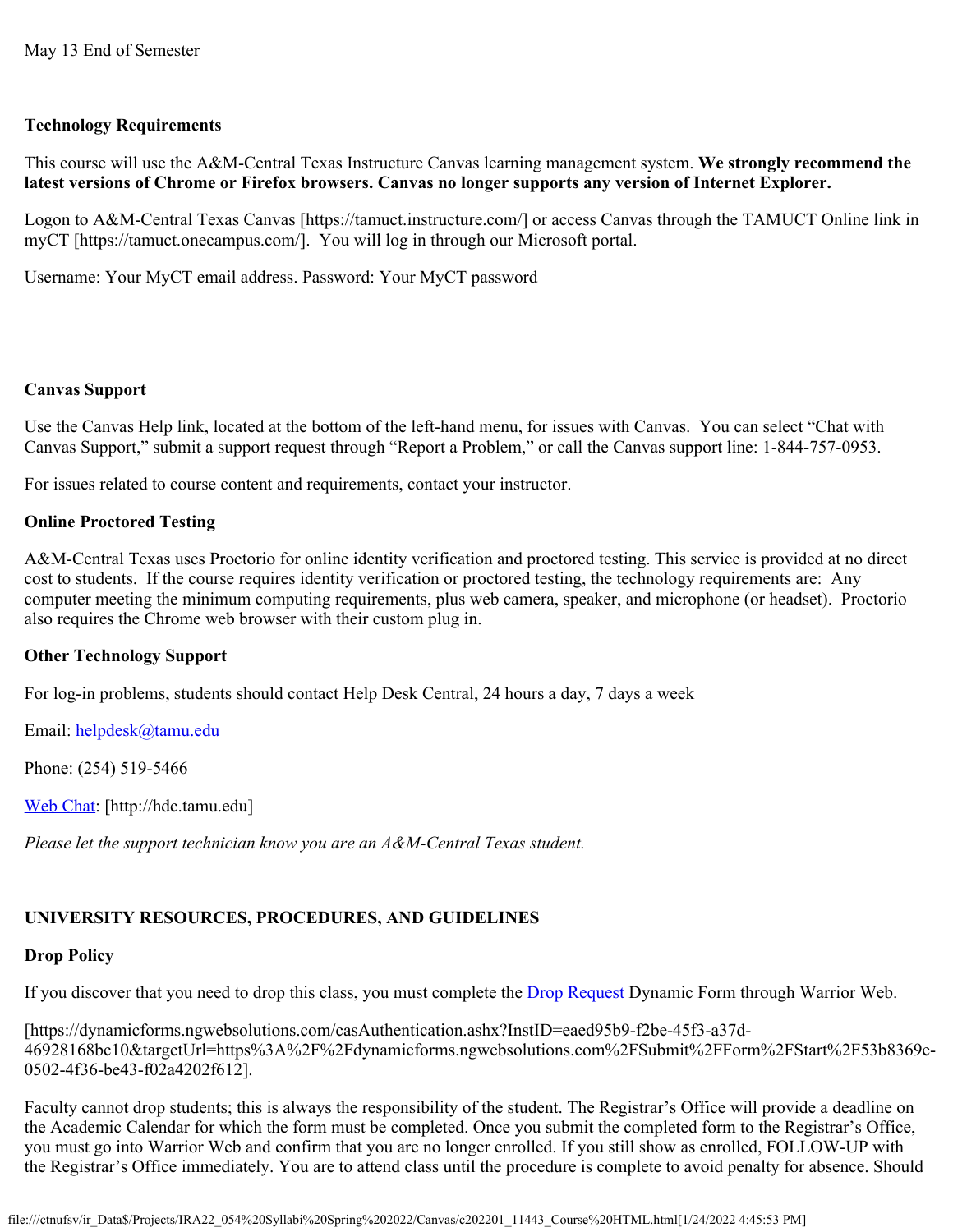you miss the drop deadline or fail to follow the procedure, you will receive an F in the course, which may affect your financial aid and/or VA educational benefits.

### **Academic Integrity**

- 1. Texas A&M University-Central Texas values the integrity of the academic enterprise and strives for the highest standards of academic conduct. A&M-Central Texas expects its students, faculty, and staff to support the adherence to high standards of personal and scholarly conduct to preserve the honor and integrity of the creative community. Any deviation by students from this expectation may result in a failing grade for the assignment and potentially a failing grade for the course. All academic misconduct concerns will be referred to the Office of Student Conduct. When in doubt on collaboration, citation, or any issue, please contact your instructor before taking a course of action.
- 2. For more [information regarding the Student Conduct process](https://nam04.safelinks.protection.outlook.com/?url=https%3A%2F%2Fwww.tamuct.edu%2Fstudent-affairs%2Fstudent-conduct.html&data=04%7C01%7Clisa.bunkowski%40tamuct.edu%7Ccfb6e486f24745f53e1a08d910055cb2%7C9eed4e3000f744849ff193ad8005acec%7C0%7C0%7C637558437485252160%7CUnknown%7CTWFpbGZsb3d8eyJWIjoiMC4wLjAwMDAiLCJQIjoiV2luMzIiLCJBTiI6Ik1haWwiLCJXVCI6Mn0%3D%7C1000&sdata=yjftDEVHvLX%2FhM%2FcFU0B99krV1RgEWR%2BJ%2BhvtoR6TYk%3D&reserved=0), [https://www.tamuct.edu/student-affairs/studentconduct.html].
- 3. If you know of potential honor violations by other students, you may [submit a report](https://nam04.safelinks.protection.outlook.com/?url=https%3A%2F%2Fcm.maxient.com%2Freportingform.php%3FTAMUCentralTexas%26layout_id%3D0&data=04%7C01%7Clisa.bunkowski%40tamuct.edu%7Ccfb6e486f24745f53e1a08d910055cb2%7C9eed4e3000f744849ff193ad8005acec%7C0%7C0%7C637558437485262157%7CUnknown%7CTWFpbGZsb3d8eyJWIjoiMC4wLjAwMDAiLCJQIjoiV2luMzIiLCJBTiI6Ik1haWwiLCJXVCI6Mn0%3D%7C1000&sdata=CXGkOa6uPDPX1IMZ87z3aZDq2n91xfHKu4MMS43Ejjk%3D&reserved=0), [https://cm.maxient.com/reportingform.php?TAMUCentralTexas&layout\_id=0].

### **Academic Accommodations**

At Texas A&M University-Central Texas, we value an inclusive learning environment where every student has an equal chance to succeed and has the right to a barrier-free education. The Warrior Center for Student Success, Equity and Inclusion is responsible for ensuring that students with a disability receive equal access to the university's programs, services and activities. If you believe you have a disability requiring reasonable accommodations, please contact the Office of Access and Inclusion, WH-212; or call (254) 501-5836. Any information you provide is private and confidential and will be treated as such.

For more information, please visit our [Access & Inclusion](https://tamuct.instructure.com/courses/717) Canvas page (log-in required) [https://tamuct.instructure.com/courses/717]

### **Important information for Pregnant and/or Parenting Students**

Texas A&M University-Central Texas supports students who are pregnant and/or parenting. In accordance with requirements of Title IX and related guidance from US Department of Education's Office of Civil Rights, the Dean of Student Affairs' Office can assist students who are pregnant and/or parenting in seeking accommodations related to pregnancy and/or parenting. Students should seek out assistance as early in the pregnancy as possible. For more information, please visit [Student Affairs](https://www.tamuct.edu/student-affairs/pregnant-and-parenting-students.html) [https://www.tamuct.edu/student-affairs/pregnant-and-parenting-students.html]. Students may also contact the institution's Title IX Coordinator. If you would like to read more about these [requirements and guidelines](http://www2.ed.gov/about/offices/list/ocr/docs/pregnancy.pdf) online, please visit the website [http://www2.ed.gov/about/offices/list/ocr/docs/pregnancy.pdf].

Title IX of the Education Amendments Act of 1972 prohibits discrimination on the basis of sex and gender–including pregnancy, parenting, and all related conditions. A&M-Central Texas is able to provide flexible and individualized reasonable accommodation to pregnant and parenting students. All pregnant and parenting students should contact the Associate Dean in the Division of Student Affairs at (254) 501-5909 to seek out assistance. Students may also contact the University's Title IX Coordinator.

### **Tutoring**

- 4. Tutoring is available to all A&M-Central Texas students, both virtually and in-person. Student success coaching is available online upon request.
- 5. If you have a question, are interested in becoming a tutor, or in need of success coaching contact the Warrior Center for Student Success, Equity and Inclusion at (254) 501-5836, visit the Warrior Center at 212 Warrior Hall, or by emailing [WarriorCenter@tamuct.edu](mailto:WarriorCenter@tamuct.edu).
- 6. To schedule tutoring sessions and view tutor availability, please visit [Tutor Matching](https://tutormatchingservice.com/TAMUCT) [Services](https://tutormatchingservice.com/TAMUCT)[https://tutormatchingservice.com/TAMUCT] or visit the Tutoring Center in 111 Warrior Hall.
- 7. Chat live with a remote tutor 24/7 for almost any subject from on your computer! Tutor.com is an online tutoring platform that enables A&M-Central Texas students to log in and receive online tutoring support at no additional cost. This tool provides tutoring in over 40 subject areas except writing support. Access Tutor.com through Canvas.
- 8. **University Writing Center**

University Writing Center: Located in Warrior Hall 416, the University Writing Center (UWC) at Texas A&M University–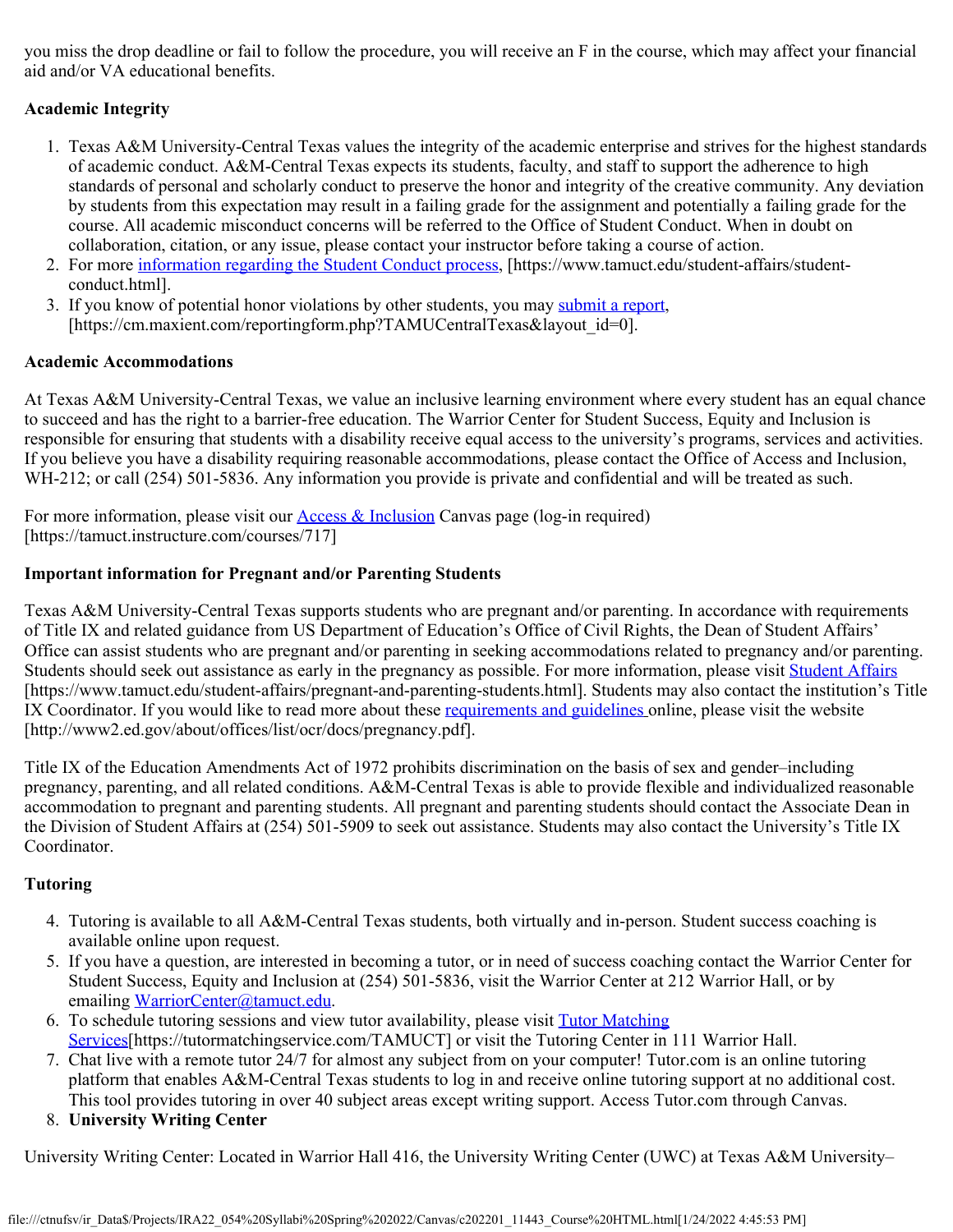Central Texas (A&M–Central Texas) is a free service open to all A&M–Central Texas students. For the Spring 2022 semester, the hours of operation are from 10:00 a.m.-5:00 p.m. Monday thru Thursday in Warrior Hall 416 (with online tutoring available every hour as well) with satellite hours available online only Monday thru Thursday from 6:00-9:00 p.m. and Saturday 12:00- 3:00 p.m.

Tutors are prepared to help writers of all levels and abilities at any stage of the writing process. While tutors will not write, edit, or grade papers, they will assist students in developing more effective composing practices. By providing a practice audience for students' ideas and writing, our tutors highlight the ways in which they read and interpret students' texts, offering guidance and support throughout the various stages of the writing process. In addition, students may work independently in the UWC by checking out a laptop that runs the Microsoft Office suite and connects to WIFI, or by consulting our resources on writing, including all of the relevant style guides. Whether you need help brainstorming ideas, organizing an essay, proofreading, understanding proper citation practices, or just want a quiet place to work, the UWC is here to help!

Students may arrange a one-to-one session with a trained and experienced writing tutor by making an appointment via [WCOnline](https://tamuct.mywconline.com/) [https://tamuct.mywconline.com/]. In addition, you can email Dr. Bruce Bowles Jr. at bruce.bowles@tamuct.edu if you have any questions about the UWC, need any assistance with scheduling, or would like to schedule a recurring appointment with your favorite tutor by making an appointment via [WCOnline](https://tamuct.mywconline.com/) [https://tamuct.mywconline.com/]. In addition, you can email Dr. Bruce Bowles Jr. at bruce.bowles@tamuct.edu if you have any questions about the UWC, need any assistance with scheduling, or would like to schedule a recurring appointment with your favorite tutor.

### **University Library**

- 9. The University Library provides many services in support of research across campus and at a distance. We offer over 200 electronic databases containing approximately 400,000 eBooks and 82,000 journals, in addition to the 96,000 items in our print collection, which can be mailed to students who live more than 50 miles from campus. Research guides for each subject taught at A&M-Central Texas are available through our website to help students navigate these resources. On campus, the library offers technology including cameras, laptops, microphones, webcams, and digital sound recorders.
- 10. Research assistance from a librarian is also available 24 hours a day through our online chat service, and at the reference desk when the library is open. Research sessions can be scheduled for more comprehensive assistance, and may take place virtually through WebEx, Microsoft Teams or in-person at the library. [Schedule an appointment](https://nam04.safelinks.protection.outlook.com/?url=https%3A%2F%2Ftamuct.libcal.com%2Fappointments%2F%3Fg%3D6956&data=04%7C01%7Clisa.bunkowski%40tamuct.edu%7Cde2c07d9f5804f09518008d9ab7ba6ff%7C9eed4e3000f744849ff193ad8005acec%7C0%7C0%7C637729369835011558%7CUnknown%7CTWFpbGZsb3d8eyJWIjoiMC4wLjAwMDAiLCJQIjoiV2luMzIiLCJBTiI6Ik1haWwiLCJXVCI6Mn0%3D%7C3000&sdata=KhtjgRSAw9aq%2FoBsB6wyu8b7PSuGN5EGPypzr3Ty2No%3D&reserved=0) [here](https://nam04.safelinks.protection.outlook.com/?url=https%3A%2F%2Ftamuct.libcal.com%2Fappointments%2F%3Fg%3D6956&data=04%7C01%7Clisa.bunkowski%40tamuct.edu%7Cde2c07d9f5804f09518008d9ab7ba6ff%7C9eed4e3000f744849ff193ad8005acec%7C0%7C0%7C637729369835011558%7CUnknown%7CTWFpbGZsb3d8eyJWIjoiMC4wLjAwMDAiLCJQIjoiV2luMzIiLCJBTiI6Ik1haWwiLCJXVCI6Mn0%3D%7C3000&sdata=KhtjgRSAw9aq%2FoBsB6wyu8b7PSuGN5EGPypzr3Ty2No%3D&reserved=0)[https://tamuct.libcal.com/appointments/?g=6956]. Assistance may cover many topics, including how to find articles in peer-reviewed journals, how to cite resources, and how to piece together research for written assignments.
- 11. Our 27,000-square-foot facility on the A&M-Central Texas main campus includes student lounges, private study rooms, group work spaces, computer labs, family areas suitable for all ages, and many other features. Services such as interlibrary loan, TexShare, binding, and laminating are available. The library frequently offers workshops, tours, readings, and other events. For more information, please visit our *[Library website](https://nam04.safelinks.protection.outlook.com/?url=https%3A%2F%2Ftamuct.libguides.com%2Findex&data=04%7C01%7Clisa.bunkowski%40tamuct.edu%7C7d8489e8839a4915335f08d916f067f2%7C9eed4e3000f744849ff193ad8005acec%7C0%7C0%7C637566044056484222%7CUnknown%7CTWFpbGZsb3d8eyJWIjoiMC4wLjAwMDAiLCJQIjoiV2luMzIiLCJBTiI6Ik1haWwiLCJXVCI6Mn0%3D%7C1000&sdata=2R755V6rcIyedGrd4Os5rkgn1PvhHKU3kUV1vBKiHFo%3D&reserved=0)*
- 12. [http://tamuct.libguides.com/index].

### **A Note about Sexual Violence at A&M-Central Texas**

Sexual violence is a serious safety, social justice, and public health issue. The university offers support for anyone struggling with these issues. University faculty are mandated reporters, so if someone discloses that they were sexually assaulted (or a victim of Domestic/Dating Violence or Stalking) while a student at TAMUCT, faculty members are required to inform the Title IX Office. If you want to discuss any of these issues confidentially, you can do so through Student Wellness and Counseling (254-501-5955) located on the second floor of Warrior Hall (207L).

Sexual violence can occur on our campus because predators often feel emboldened, and victims often feel silenced or shamed. It is incumbent on ALL of us to find ways to actively create environments that tell predators we don't agree with their behaviors and tell survivors we will support them. Your actions matter. Don't be a bystander; be an agent of change. For additional information on campus policy and resources visit the [Title IX webpage](https://www.tamuct.edu/compliance/titleix.html) [\[https://www.tamuct.edu/compliance/titleix.html](https://www.tamuct.edu/compliance/titleix.html)].

### **Behavioral Intervention**

Texas A&M University-Central Texas cares about the safety, health, and well-being of its students, faculty, staff, and community. If you are aware of individuals for whom you have a concern, please make a referral to the Behavioral Intervention